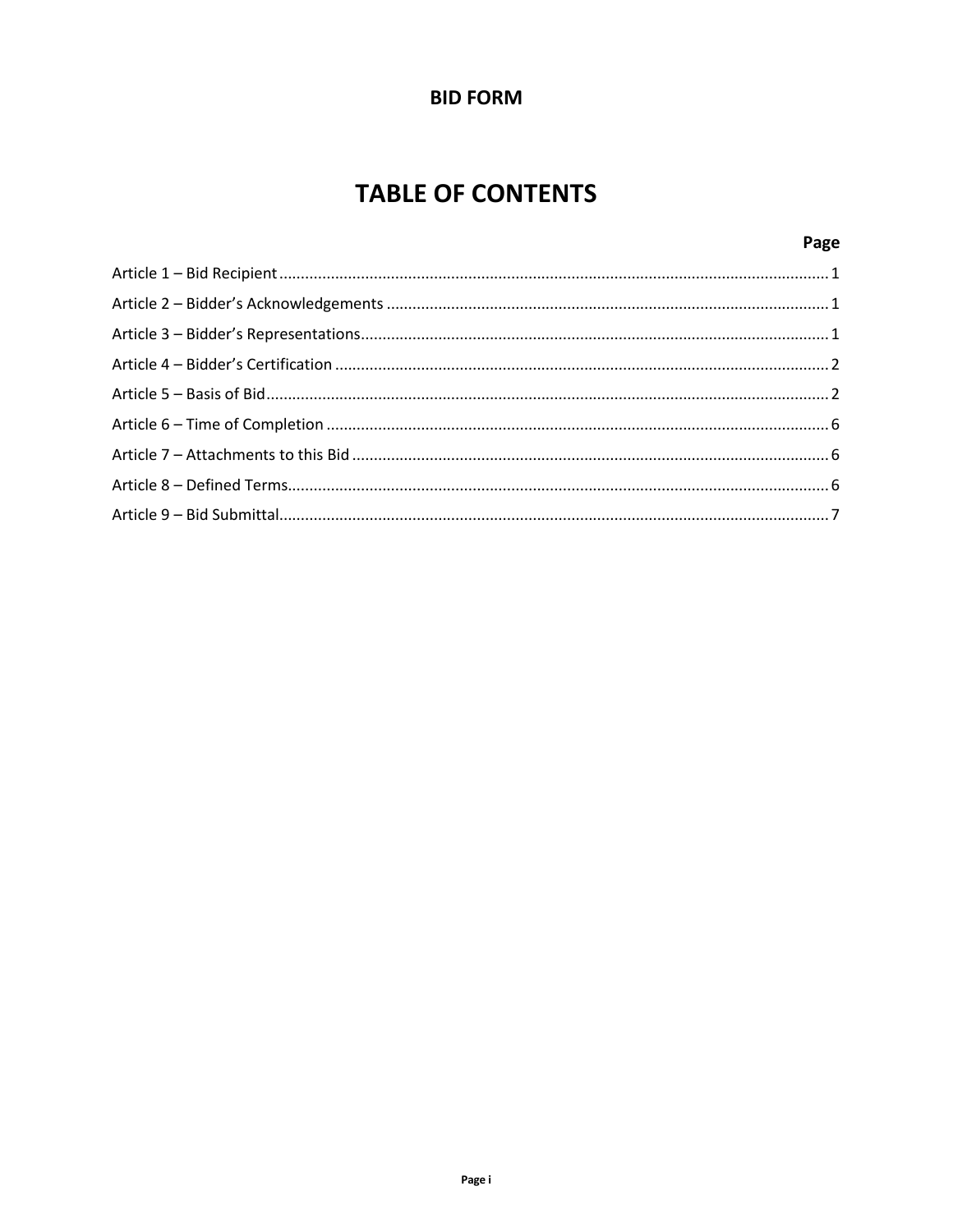#### <span id="page-1-0"></span>**ARTICLE 1 – BID RECIPIENT**

## 1.01 This Bid is submitted to: **City of Mexico Beach City Hall Clerk's Office 201 Paradise Path Mexico Beach, FL 32456**

1.02 The undersigned Bidder proposes and agrees, if this Bid is accepted, to enter into an Agreement with Owner in the form included in the Bidding Documents to perform all Work as specified or indicated in the Bidding Documents for the prices and within the times indicated in this Bid and in accordance with the other terms and conditions of the Bidding Documents.

#### <span id="page-1-1"></span>**ARTICLE 2 – BIDDER'S ACKNOWLEDGEMENTS**

2.01 Bidder accepts all of the terms and conditions of the Instructions to Bidders, including without limitation those dealing with the disposition of Bid security. This Bid will remain subject to acceptance for 60 days after the Bid opening, or for such longer period of time that Bidder may agree to in writing upon request of Owner.

#### <span id="page-1-2"></span>**ARTICLE 3 – BIDDER'S REPRESENTATIONS**

- 3.01 In submitting this Bid, Bidder represents that:
	- A. Bidder has examined and carefully studied the Bidding Documents, and any data and reference items identified in the Bidding Documents, and hereby acknowledges receipt of the following Addenda:

| Addendum No. | Addendum, Date |
|--------------|----------------|
|              |                |
|              |                |
|              |                |

- B. Bidder has visited the Site, conducted a thorough, alert visual examination of the Site and adjacent areas, and become familiar with and satisfied itself as to the general, local, and Site conditions that may affect cost, progress, and performance of the Work.
- C. Bidder is familiar with and has satisfied itself as to all Laws and Regulations that may affect cost, progress, and performance of the Work.
- D. Bidder has carefully studied all reports of explorations and tests of subsurface conditions at or adjacent to the Site and all drawings of physical conditions relating to existing surface or subsurface structures at the Site.
- E. Bidder has considered the information known to Bidder itself; information commonly known to contractors doing business in the locality of the Site; information and observations obtained from visits to the Site; the Bidding Documents; and any Site-related reports and drawings identified in the Bidding Documents, with respect to the effect of such information, observations, and documents on (1) the cost, progress, and performance of the Work; (2) the means, methods, techniques, sequences, and procedures of construction to be employed by Bidder; and (3) Bidder's safety precautions and programs.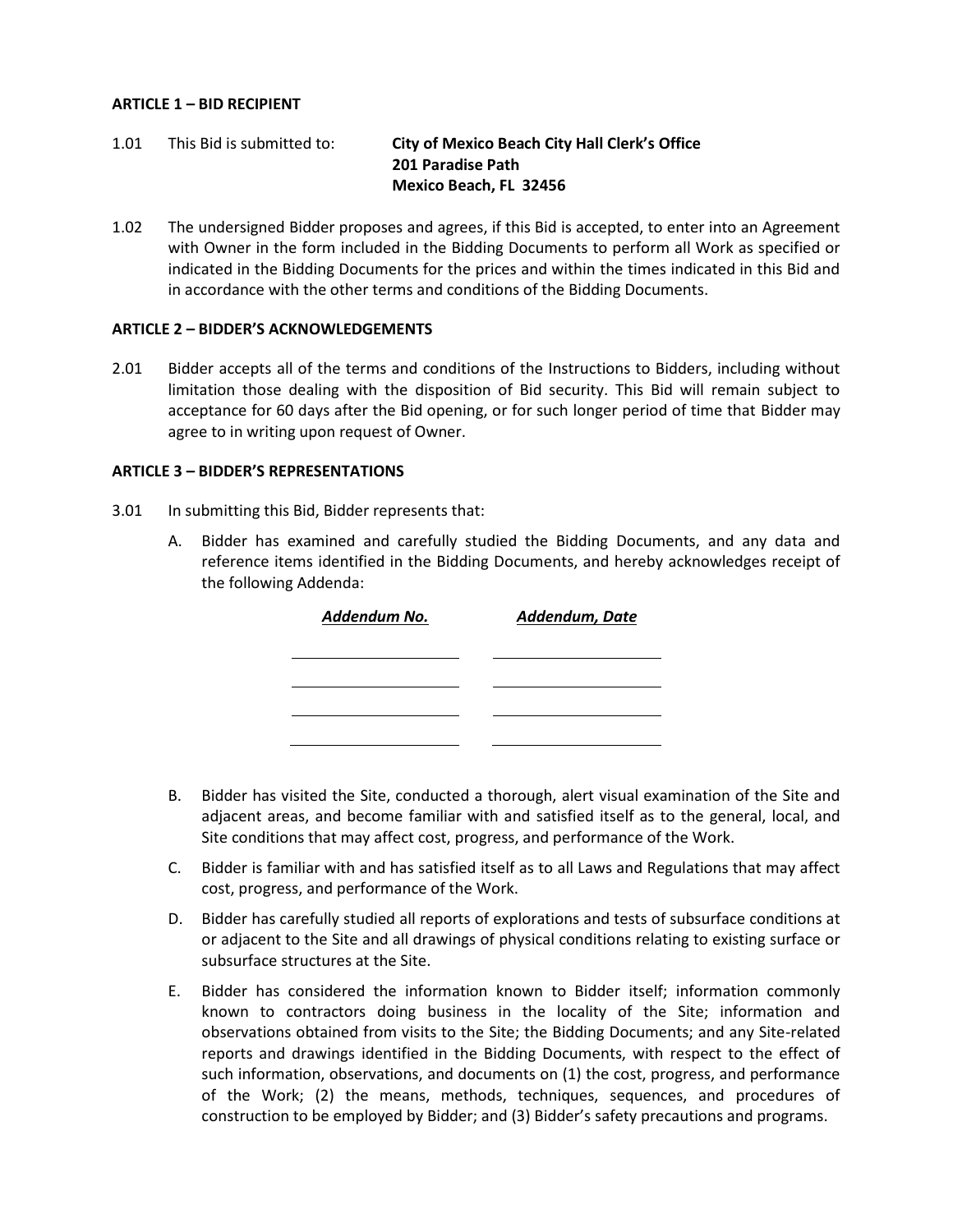- F. Bidder agrees, based on the information and observations referred to in the preceding paragraph, that no further examinations, investigations, explorations, tests, studies, or data are necessary for the determination of this Bid for performance of the Work at the price bid and within the times required, and in accordance with the other terms and conditions of the Bidding Documents.
- G. Bidder is aware of the general nature of work to be performed by Owner and others at the Site that relates to the Work as indicated in the Bidding Documents.
- H. The Bidding Documents are generally sufficient to indicate and convey understanding of all terms and conditions for the performance and furnishing of the Work.
- I. The submission of this Bid constitutes an incontrovertible representation by Bidder that Bidder has complied with every requirement of this Article, and that without exception the Bid and all prices in the Bid are premised upon performing and furnishing the Work required by the Bidding Documents.

#### <span id="page-2-0"></span>**ARTICLE 4 – BIDDER'S CERTIFICATION**

- 4.01 Bidder certifies that:
	- A. This Bid is genuine and not made in the interest of or on behalf of any undisclosed individual or entity and is not submitted in conformity with any collusive agreement or rules of any group, association, organization, or corporation;
	- B. Bidder has not directly or indirectly induced or solicited any other Bidder to submit a false or sham Bid;
	- C. Bidder has not solicited or induced any individual or entity to refrain from bidding; and
	- D. Bidder has not engaged in corrupt, fraudulent, collusive, or coercive practices in competing for the Contract. For the purposes of this Paragraph 4.01.D:
		- 1. "corrupt practice" means the offering, giving, receiving, or soliciting of any thing of value likely to influence the action of a public official in the bidding process;
		- 2. "fraudulent practice" means an intentional misrepresentation of facts made (a) to influence the bidding process to the detriment of Owner, (b) to establish bid prices at artificial non-competitive levels, or (c) to deprive Owner of the benefits of free and open competition;
		- 3. "collusive practice" means a scheme or arrangement between two or more Bidders, with or without the knowledge of Owner, a purpose of which is to establish bid prices at artificial, non-competitive levels; and
		- 4. "coercive practice" means harming or threatening to harm, directly or indirectly, persons or their property to influence their participation in the bidding process or affect the e execution of the Contract.

#### <span id="page-2-1"></span>**ARTICLE 5 – BASIS OF BID**

5.01 Bidder will complete the Work in accordance with the Contract Documents for the following price(s):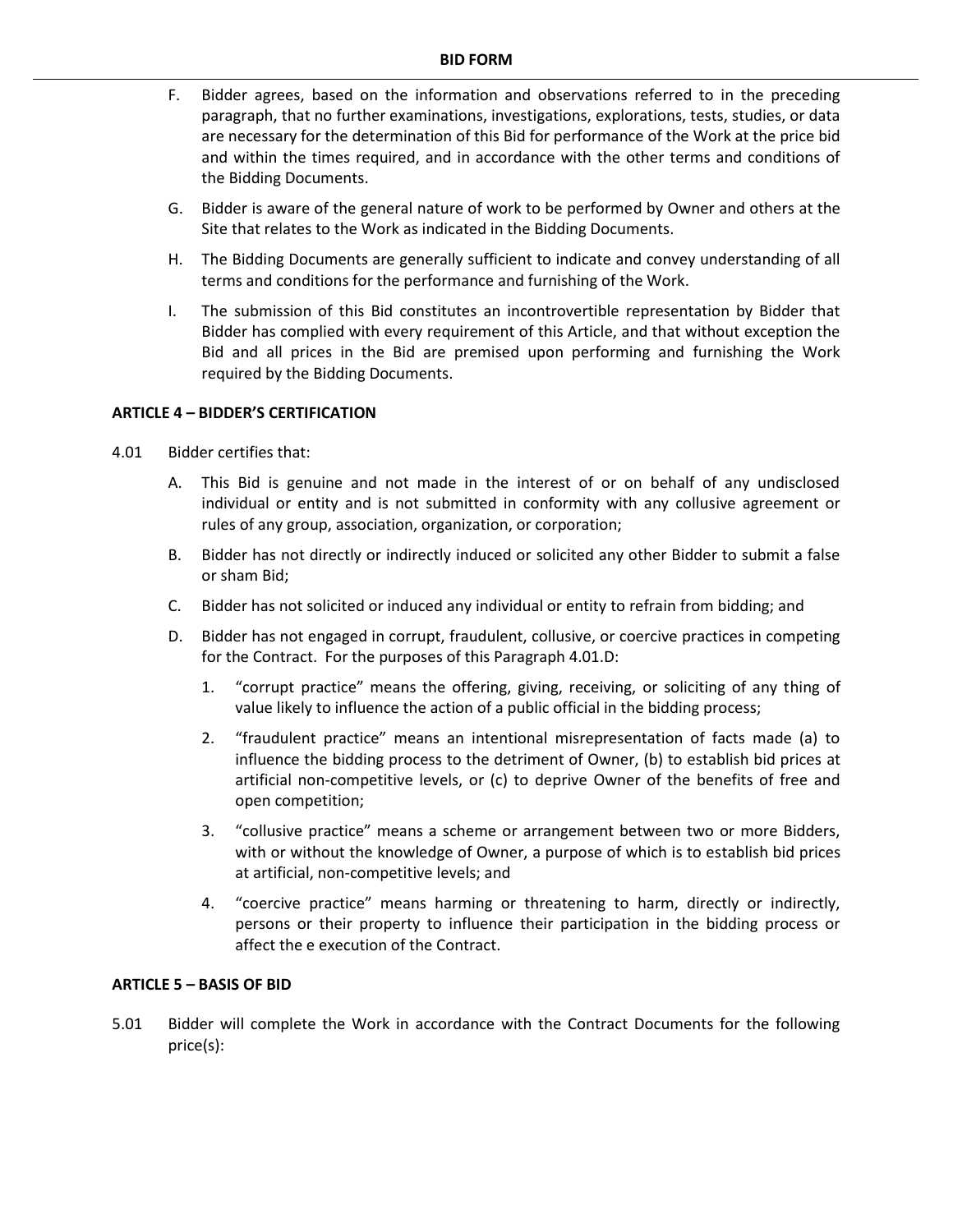| <b>ITEM</b>      | <b>DESCRIPTION</b>                                     | <b>QTY</b>     | <b>UNIT</b> | <b>BID PRICE</b> |
|------------------|--------------------------------------------------------|----------------|-------------|------------------|
| $\mathbf{1}$     | % inch drive by radio read residential water<br>meters | 200            | EA          |                  |
| $\overline{2}$   | 1 inch drive by radio read commercial water<br>meters  | 12             | EA          |                  |
| 3                | 2 inch drive by radio read commercial water<br>meters  | $\overline{7}$ | EA          |                  |
|                  |                                                        |                |             |                  |
|                  |                                                        |                |             |                  |
|                  |                                                        |                |             |                  |
| <b>BID TOTAL</b> |                                                        |                |             |                  |
|                  |                                                        |                |             |                  |

Bidder acknowledges that (1) each Bid Unit Price includes an amount considered by Bidder to be adequate to cover Contractor's overhead and profit for each separately identified item and (2) estimated quantities are not guaranteed and are solely for the purpose of comparison of Bids and final payment for all unit price Bid items will be based on actual quantities determined as provided in the Contract Documents.

#### <span id="page-3-0"></span>**ARTICLE 6 – TIME OF COMPLETION**

- 6.01 Bidder agrees that the Work will be substantially complete and will be completed and ready for final payment in accordance with Paragraph 15.06 of the General Conditions on or before the dates or within the number of calendar days indicated in the Agreement.
- 6.02 Bidder accepts the provisions of the Agreement as to liquidated damages.

## <span id="page-3-1"></span>**ARTICLE 7 – ATTACHMENTS TO THIS BID**

- 7.01 The following documents are submitted with and made a condition of this Bid:
	- A. Required Bid security;
	- B. This item has been intentionally left blank;
	- C. This item has been intentionally left blank;
	- D. This item has been intentionally left blank;
	- E. Evidence of authority to do business in the state or jurisdiction of the Project; or a written covenant to obtain such license within the time frame for acceptance of Bids;
	- F. This item has been intentionally left blank;
	- G. This item has been intentionally left blank;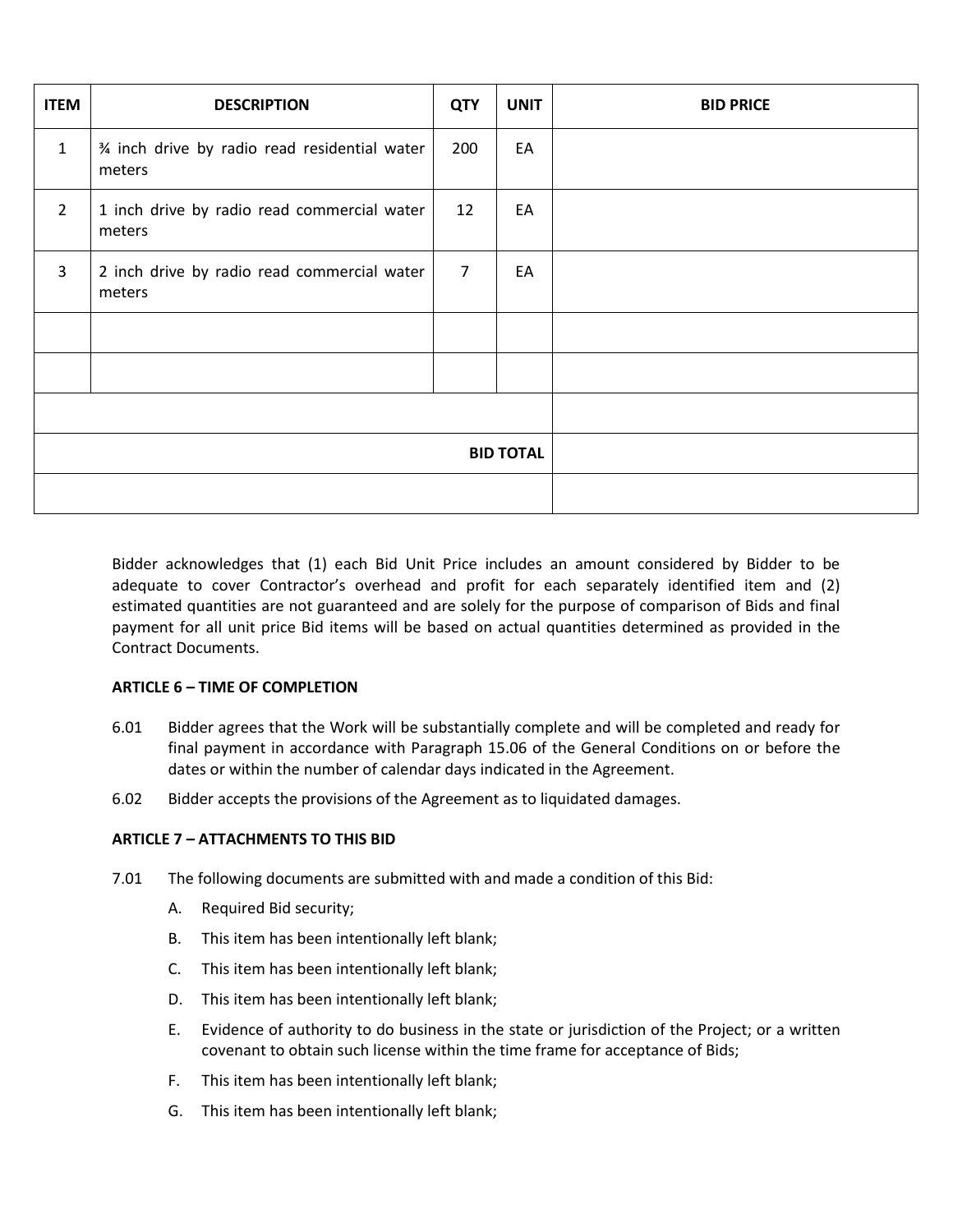- H. Copies of Addenda
- I. Statement of Qualifications

### <span id="page-4-0"></span>**ARTICLE 8 – DEFINED TERMS**

8.01 The terms used in this Bid with initial capital letters have the meanings stated in the Instructions to Bidders, the General Conditions, and the Supplementary Conditions.

#### <span id="page-4-1"></span>**ARTICLE 9 – BID SUBMITTAL**

BIDDER: *[Indicate correct name of bidding entity]*

| By:<br>[Signature]                                                                                                                     |
|----------------------------------------------------------------------------------------------------------------------------------------|
| [Printed name]                                                                                                                         |
| (If Bidder is a corporation, a limited liability company, a partnership, or a joint venture, attach<br>evidence of authority to sign.) |
| Attest:<br>[Signature]                                                                                                                 |
| [Printed name]                                                                                                                         |
| Title:                                                                                                                                 |
| <b>Submittal Date:</b>                                                                                                                 |
| Address for giving notices:                                                                                                            |
|                                                                                                                                        |
|                                                                                                                                        |
| Telephone Number:                                                                                                                      |
| Fax Number:                                                                                                                            |
| <b>Contact Name and e-mail address:</b>                                                                                                |